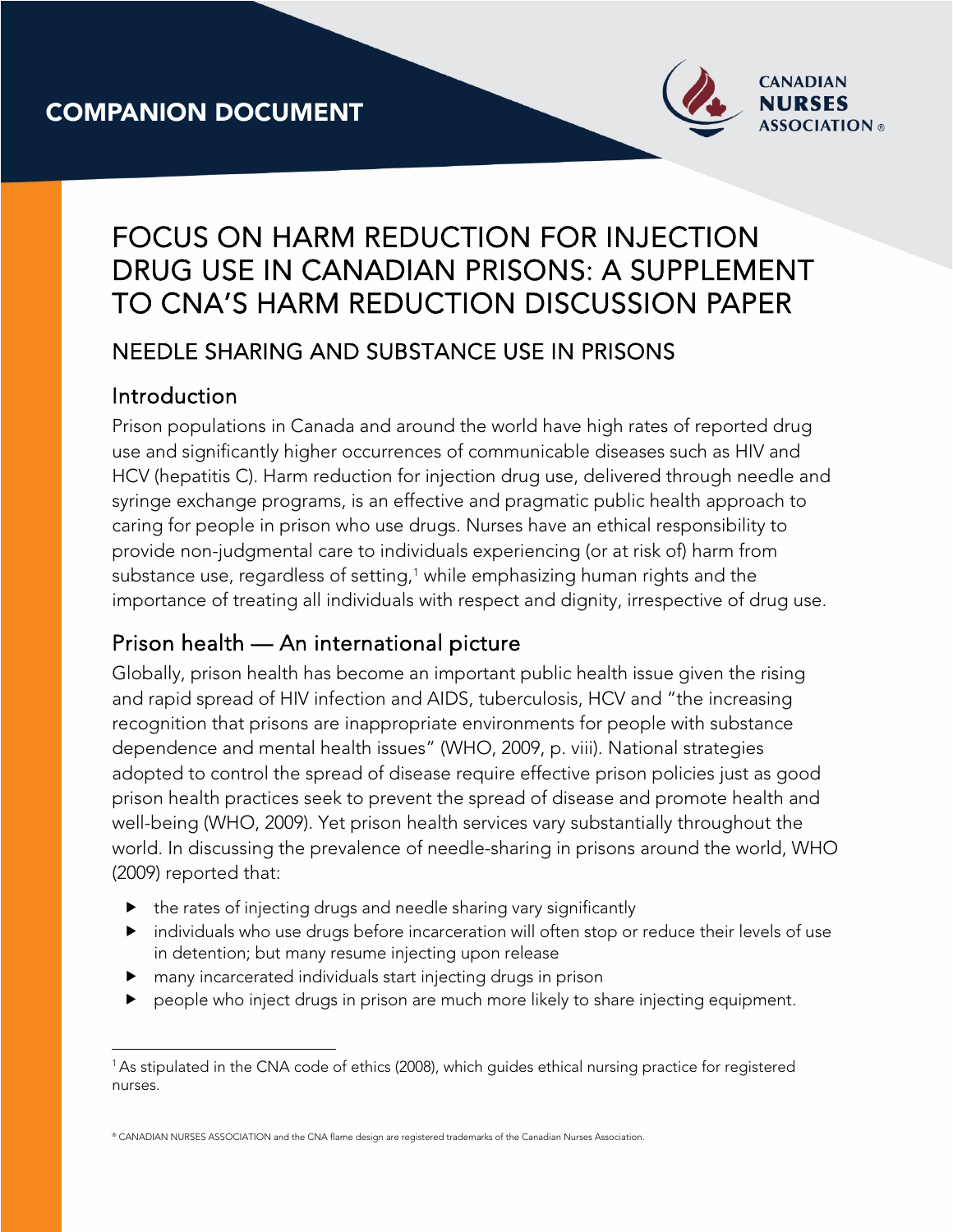The high rates of injection drug use, coupled with lack of access to preventive health care, can result in elevated and widespread HIV rates. WHO (2009) noted a number of documented HIV outbreaks in prisons across several countries, including Australia, Lithuania, the Russian Federation, Scotland and the U.K. The first such outbreak within a prison population occurred in Scotland in 1993, where "43% of inmates reported injecting [drugs] within the prison — and all but one of these individuals had shared injecting equipment within the prison (Taylor & Goldberg, 1996). According to WHO (2009) figures from a number of studies put the rates of incarcerated individuals who began injecting drugs in prison between 7 and 24 per cent.

WHO's (2009) recommendations on how to achieve better health outcomes in prisons were based on best-practice evidence, an extensive review of the scientific and grey literature, and advice from key experts. Among these recommendations was to introduce comprehensive HIV programs that prevent new infections by:

- reducing sexual transmission of disease through improved life skills and access to condoms
- implementing needle and syringe programs to reduce HIV transmission by sharing contaminated injecting equipment
- **P** peer-based education
- mitigating HIV-related diseases through appropriate care, treatment and support for HIV and related diseases
- undertaking measures to counter HIV-related stigma and discrimination
- conducting surveillance of HIV and AIDS
- providing easy access to voluntary HIV counselling and testing.

### Prison health in Canada

In Canada, prisons fall under a shared jurisdiction between federal and provincial/ territorial governments. Each year, more than 250,000 adults are admitted to prisons, and about 40,000 people are in prisons on any given day (Kouyoumdjian, Schuler, Matheson, & Hwang, 2016). As a group they experience inequities in health and health access that are further compromised by incarceration.

Populations that experience health inequities due to social and structural inequities are overrepresented in Canadian prisons. The federal prison population consists of "a disproportionate number of people from low-income backgrounds, [who] have less formal education than the general population and [often have complex] mental health care needs. Most federally incarcerated women have also experienced sexual and physical abuse [and have higher] substance use and depression [rates] than men" (van der Meulen et al., 2016, p. 5). The proportion of Indigenous persons in the Canadian penal system is especially imbalanced. For example, using figures from 2013-2014, despite making up only three per cent of the Canadian adult population, Indigenous adults represented 20 per cent of admissions to federal prisons, 24 per cent in the provinces and territories (Statistics Canada, 2015a). This disproportion was even greater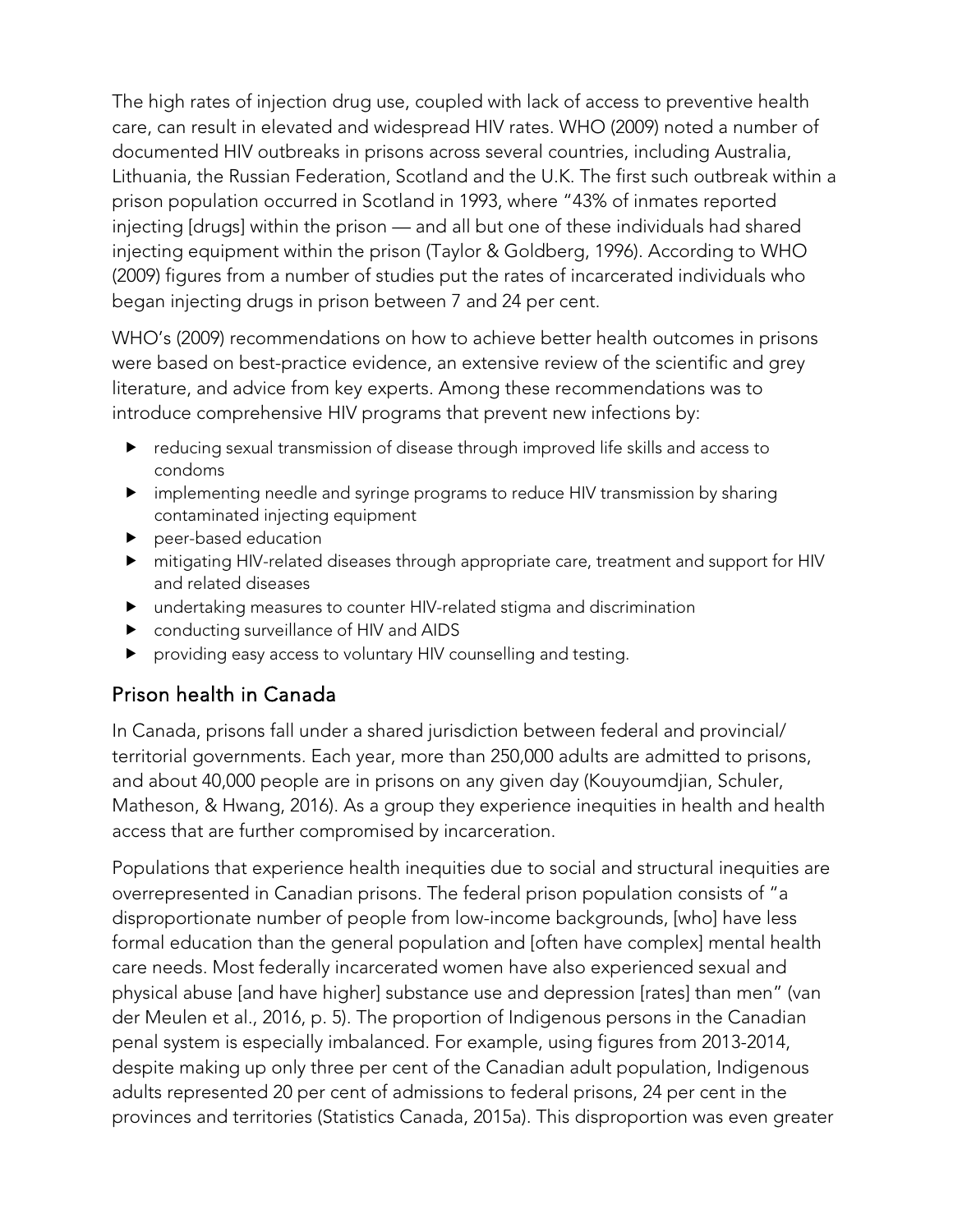among Indigenous youth, who made up seven per cent of the youth population<sup>2</sup> while representing 41 per cent of prison admissions (Statistics Canada, 2015b). The disparity was higher still for Indigenous girls, who accounted for 53 per cent of female youth in corrections, compared with 38 per cent for Indigenous male youth (Statistics Canada, 2015b).<sup>3</sup> While, internationally, the UN (1990) has stipulated that "prisoners shall have access to the health services available in the country without discrimination on the grounds of their legal situation" (Annex, para. 9), these obligations have not been consistently met in Canada (Kouyoumdjian et al., 2016; Miller, 2013; Flegel & Bouchard, 2013).

As the data on "social determinants of health, mortality in custody, mental health, substance use," and blood-borne disease transmissions indicates (Kouyoumdjian et al., 2016), the health status of incarcerated individuals is poor when compared with those in Canada's general population. This includes chronic disease, infectious and blood-borne diseases, and mental health and substance use issues. The prevalence of HIV is estimated to be 10 times higher among people in prison while, for HCV, it is 30 to 39 times higher (van der Meulen, Claivaz-Loranger, Clarke, Ollner, & Watson, 2016). The Office of the Correctional Investigator of Canada (OCIC, 2015) reported that, in 2014- 2015, more than half of federal inmates showed signs of substance dependence (drug or alcohol) and 16.5 per cent had HCV. Many individuals also have a history of drug use prior to incarceration. OCIC (2014) noted that, upon admission, 80 per cent of federally incarcerated individuals had a serious substance use problem, and more than half said drugs or alcohol was a factor in their offence. In addition, according to DeBeck et al., (2009), 30 per cent of women and 14 per cent of men in federal prisons were incarcerated on drug-related charges.

In Canada's jurisdictions, the delivery of health care in prisons varies by province and territory. For example, in Nova Scotia and Alberta health care is delivered by the provincial authority for health while, in Ontario, it is carried out by the government responsible for corrections. In B.C. health care is contracted out to a private company (Kouyoumdjian, et al., 2016). This inconsistency across the country serves as an additional barrier to care for populations that already face significant health inequities.

It is critical to address health inequities through a social justice lens that draws our attention to the wider policy changes that are needed. As is shown in the *Safe Streets and Communities Act* (2012), the federal government continues to see drug use as a criminal justice issue rather than a concern of health and social justice (CNA, 2011; Canadian Public Health Association, 2014). A significant amount of research shows that the current approach of criminalizing substance use disproportionately accelerates its

<sup>&</sup>lt;sup>2</sup> For reporting jurisdictions

<sup>3</sup> Correctional services for youth in Canada are guided by federal legislation (the *Youth Criminal Justice Act*)*,* and administered by the provinces and territories. Standards for health care are defined in federal acts — for example, the *Corrections and Conditional Release Act* or the *Canada Health Act* (which remains applicable to health-care delivery in provincial facilities).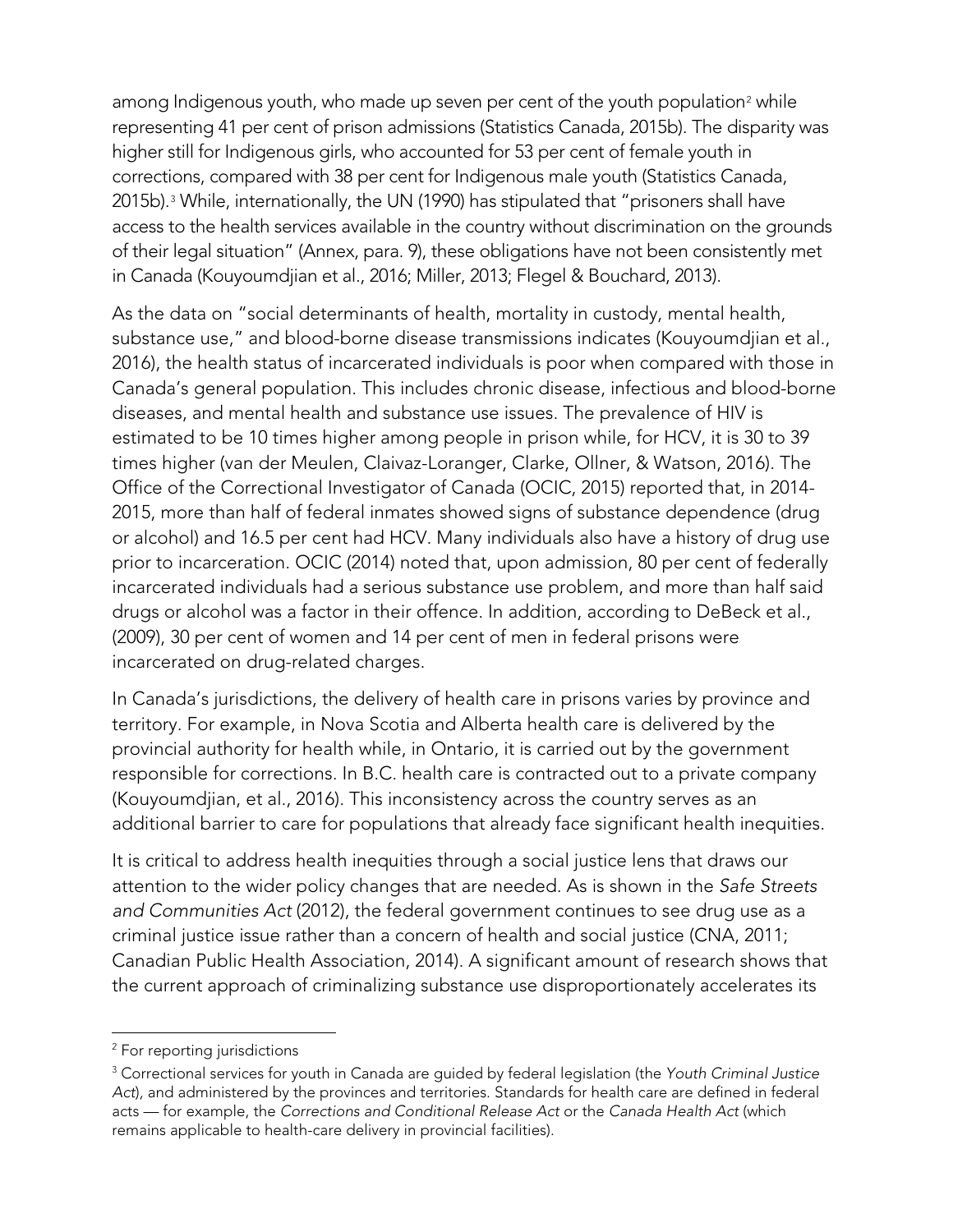associated harms (Human Rights Watch, American Civil Liberties Union, 2016). Yet, despite the adoption of zero-tolerance strategies and increased drug testing in federal prisons, drug use rates remain high (OCIC, 2015). As a result, Canada's correctional investigator has recommended that more resources be allocated to treatment, prevention and harm reduction strategies (OCIC, 2015). Such trends clearly indicate the limitations of an approach that criminalizes illegal drug use.

## Needle exchange and harm reduction programs in prisons

The Canadian federal prison system currently offers some forms of harm reduction programming, including "opiate substitution treatment (e.g., methadone), bleach, condoms, and some educational materials for [incarcerated individuals] regarding how to reduce the possibility of HIV or HCV infection (van der Meulen et al. 2016, p. 6). While these initiatives are a step in the right direction, prison-based needle and syringe programs (PNSPs), which are essential for harm reduction in prisons, are scarce. Globally, WHO has been recommending as early as 1993, in conjunction with UNAIDS and other national and international organizations, that clean injection equipment be provided both in prisons and on release. The Office of the United Nations High Commissioner for Human Rights and UNAIDS (2006) have also provided explicit guidelines that prison authorities should introduce clean injection equipment as a means to prevent and control HIV transmission among incarcerated individuals. WHO guidelines (2009) state that when prison authorities receive evidence of injection drug use in prisons, "they should introduce needle and syringe programs, regardless of the current prevalence of HIV infection" (p. 103). In reviewing assessments of such programs in prisons, <sup>4</sup> WHO (2009) reported that they:

- ▶ do not endanger staff or threaten prisoner safety
- provide a safer and healthier environment for incarcerated individuals to live and work in
- $\blacktriangleright$  do not increase rates of injecting or consuming drugs
- reduce the transmission of HIV and HCV
- ▶ reduce risk behaviors related to blood-borne diseases
- drastically reduce drug overdoses while increasing referral rates to drug treatment programs
- improve health outcomes for incarcerated individuals.

Analyzing the evidence from two pilot studies in Spain, WHO (2009) reported positive results from PNSPs. Noting their feasibility and adaptability to prison conditions, it identified the following outcomes:

- a reduction in risky behaviours and injection practices among incarcerated individuals
- an increased uptake in drug treatment programs
- ▶ no increase in drug use (e.g., heroin, cocaine)

Given these results, authorities issued a directive to formally implement the program,

 <sup>4</sup> See Lines et al. (2006), Stöver and Nelles (2003), and WHO (2004).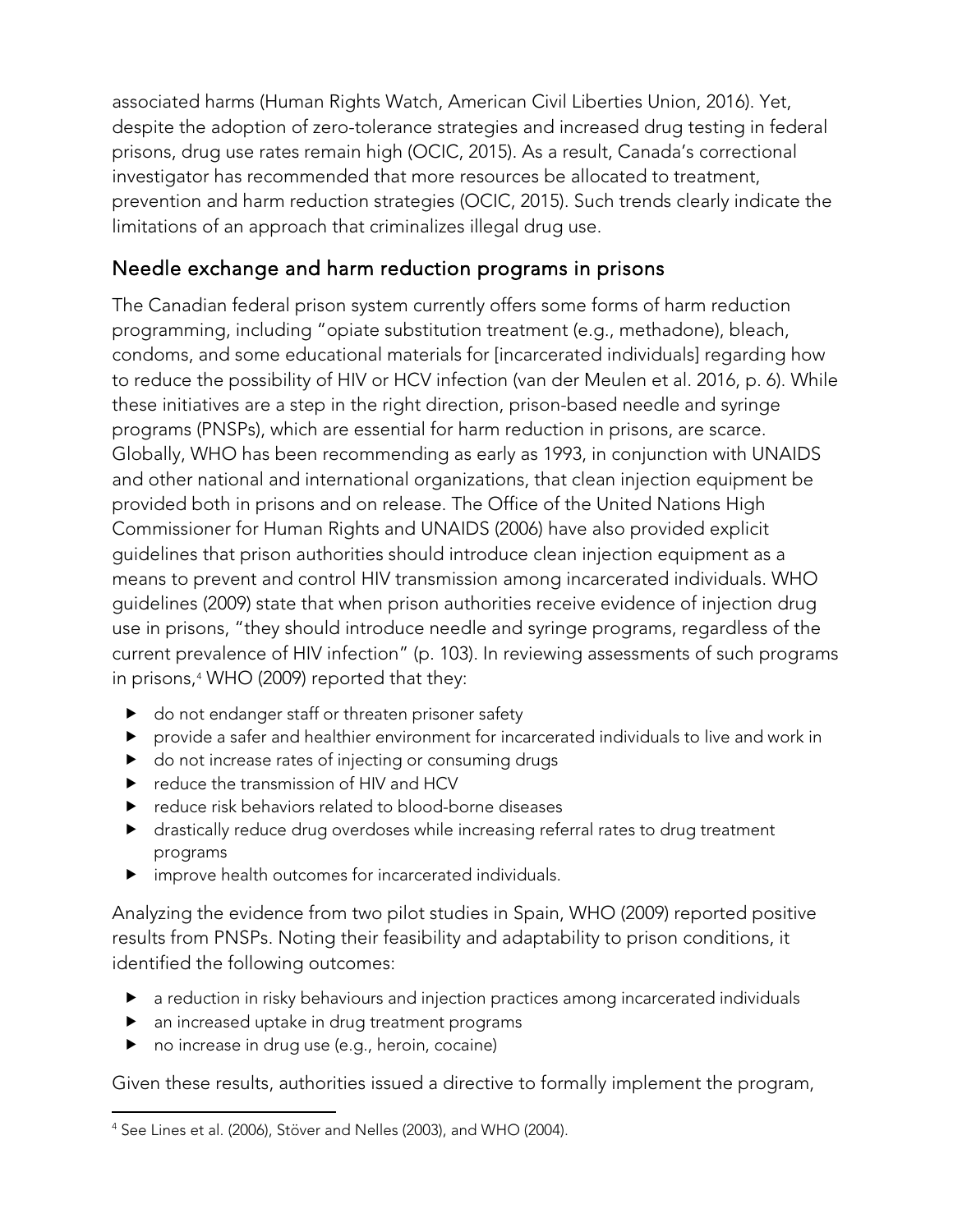which, as of 2005, is operating in 33 prisons across the country (WHO, 2009).

However, despite the growing evidence that prisons can successfully introduce harm reduction strategies with positive outcomes, <sup>5</sup> fears remain that such measures "send the 'wrong message' and make [illegal] drugs more socially acceptable" (WHO, 2009, p. 104). While from this point of view acknowledging the reality of prison drug use is equivalent to admitting failure, doing so is nonetheless critical to addressing the greater problem at hand: that denying incarcerated individuals access to safe injection equipment also brings with it a public health concern.

In Canada, a lack of access to safe injection supplies means that incarcerated individuals are at greater risk of HIV and HCV infection and, with the lack of PNSPs, most federally incarcerated individuals bring any illnesses contracted while in prison back home to their communities when they return.

In the wider community, needle and syringe exchange programs are proven to be the most effective way of reducing the HIV transmission that occurs through sharing injection supplies. Given the serious threats of HIV and other blood-borne diseases, such harm reduction programs are therefore important for protecting public health.

There is substantial empirical evidence to support the public health and safety benefits of harm reduction strategies. Needle distribution and recovery programs have been shown to be safe, effective and less costly while reducing HIV risk behaviours and increasing access to health and social services for people who use injection drugs. For those in prison, PNSPs provide access to the same health services. They also make workplaces safer for prison staff by reducing the likelihood of accidental injuries from shared, non-sterile injection equipment (Canadian HIV/AIDS Legal Network, 2016).

Nurses are often the first point of contact for health care, especially those populations vulnerable to substance use across a variety of settings, including prisons. The high reported rates of drug use and communicable diseases such as HIV and HCV among prison populations, both in Canada and around the world, need to be addressed. Harm reduction, delivered through needle and syringe exchange programs, is an effective and pragmatic public health approach to caring for people who use drugs, including incarcerated individuals. Despite controversy and opposing views, the extensive research on harm reduction indicates that there are a number of benefits for prison populations, prison staff and communities at large.

Nurses and other health-care professionals have an ethical responsibility to provide non-judgmental care to individuals affected by the harms of illegal drug use regardless of setting. The values of harm reduction align with the primary values in the CNA *Code* 

 <sup>5</sup> For example, in Belarus, Germany, Kyrgyzstan, Luxembourg, the Republic of Moldova, Scotland, Spain and Switzerland.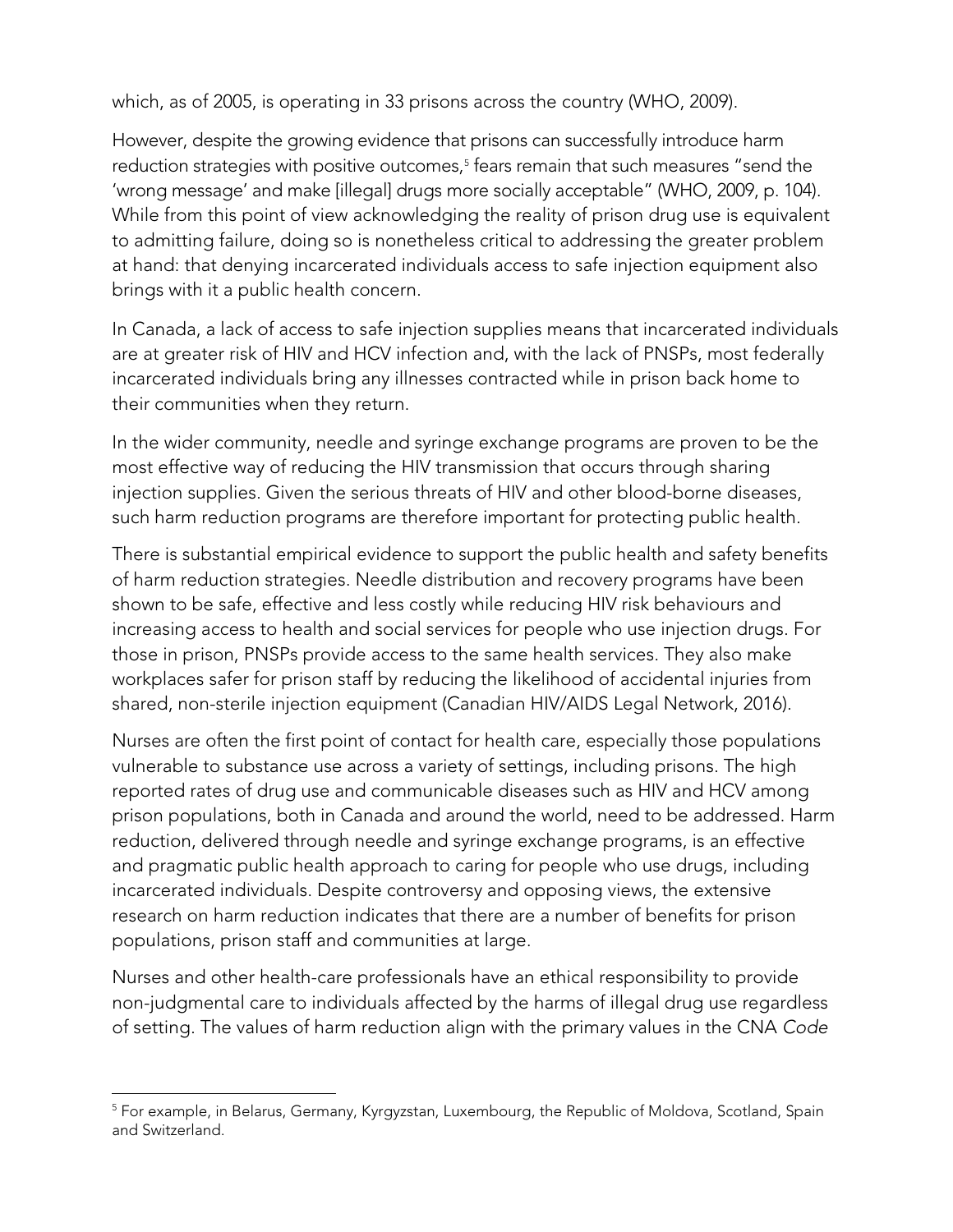*of Ethics for Registered Nurses*, which guides ethical nursing practice while emphasizing human rights and the importance of treating all individuals with respect and dignity.

#### **REFERENCES**

Canadian HIV/AIDS Legal Network. (2016). Prison health now. Retrieved from http://prisonhealthnow.ca/

Canadian Nurses Association. (2008). *Code of ethics for registered nurses.* Retrieved from https://www.cna-aiic.ca/en/on-the-issues/best-nursing/nursing-ethics

Canadian Nurses Association. (2011). *Harm reduction and currently illegal drugs: Implications for nursing policy, practice, education and research.* Retrieved from https://cnaaiic.ca/~/media/cna/page-content/pdf-en/harm\_reduction\_2011\_e.pdf

Canadian Nurses Association, Canadian Association of Nurses in AIDS Care. (2012). *Harm reduction* [Joint position statement]. Retrieved from https://cna-aiic.ca/~/media/cna/pagecontent/pdf-en/jps\_harm\_reduction\_2012\_e.pdf

Canadian Public Health Association. (2014). *A new approach to managing illegal psychoactive substances in Canada.* Retrieved from http://www.cpha.ca/uploads/policy/ips\_2014-05-15\_e.pdf

DeBeck, K., Kerr, T., Li, K., Milloy, M. J., Montaner, J., & Wood, E. (2009). Incarceration and drug use patterns among a cohort of injection drug users. *Addition, 104*(1), 153-158.

Flegel, K., & Bouchard, F. (2013). Let us get prison health care out of jail [Editorial]. *CMAJ, 185*(4), 281.

Human Rights Watch, American Civil Liberties Union. (2016). *Every 25 seconds. The human toll of criminalizing drug use in the United States*. Retrieved from https://www.hrw.org/sites/default/files/report\_pdf/usdrug1016\_web.pdf

Kinner, S. A., Milloy, M.-J., Wood, E., Qi, J., Zhang, R., & Kerr, T. (2012). Incidence and risk factors for non-fatal overdose among a cohort of recently incarcerated illicit drug users. *Addictive Behaviors, 37*, 691-696.

Kouyoumdjian, F., Schuler, A., Matheson, F., & Hwang, S. W. (2016). Health status of prisoners in Canada. *Canadian Family Physician, 62*, 215-222.

Lines, R., Jürgens, R., Betteridge, G., Stöver, H., Laticevschi, D., & Nelles, J. (2006). *Prison needle exchange: Lessons from a comprehensive review of international evidence and experience* (2nd ed.)*.* Retrieved from the Canadian HIV/AIDS Legal Network website: http://www.aidslaw.ca/site/prison-needle-exchange-lessons-from-a-comprehensive-review-ofinternational-evidence-and-experience-second-edition-2006/?lang=en

Miller, A. (2013). Prison health care inequality. *CMAJ, 185*(6), E249-250.

Office of the Correctional Investigator. (2014). *Annual report, 2013-2014*. Retrieved from http://www.oci-bec.gc.ca/cnt/rpt/pdf/annrpt/annrpt20132014-eng.pdf